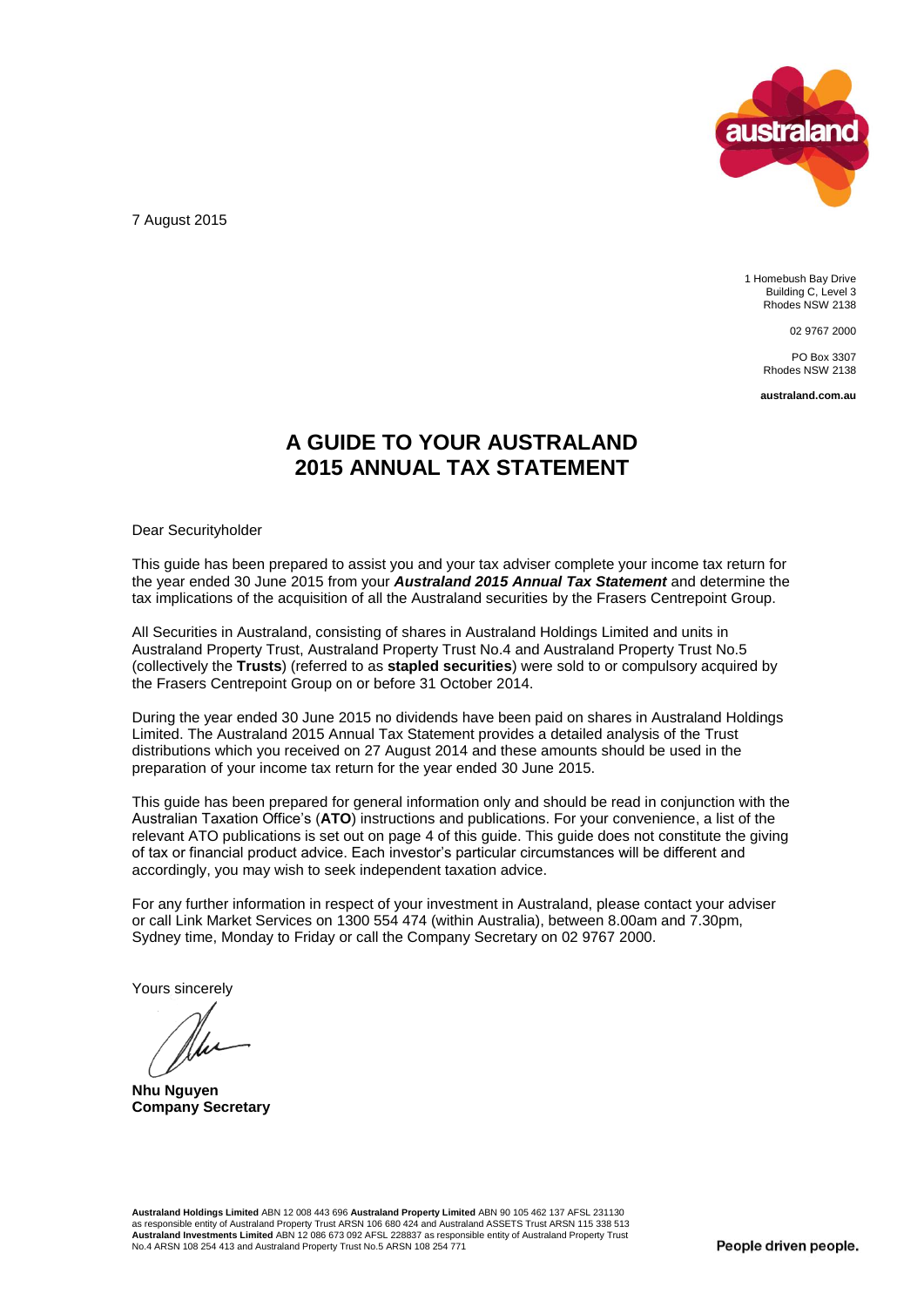# **A GUIDE TO YOUR AUSTRALAND 2015 ANNUAL TAX STATEMENT**

### **1. THIS GUIDE APPLIES TO YOU IF:**

- You are an Australian resident individual investor in Australand for the whole income year.
- You are using *2014-15 Tax Return for Individuals* (**2015 Tax Return**) and *2014-15 Tax Return for Individuals (Supplementary section)* (**2015 Tax Return Supplementary Section**) to complete your income tax return.
- You are not a company, trust or superannuation fund.
- You held your stapled securities for the purpose of investment rather than for resale at a profit, and the capital gains tax (**CGT**) provisions apply to you.
- In calculating your capital gains or losses, you have used the FIFO (First In First Out) method. That is, the first parcel of stapled securities disposed of is the first parcel you acquired.
- **2. AUSTRALAND 2015 ANNUAL TAX STATEMENT (Annual Tax Statement)**

Set out below is a brief outline of the components of the payments received by you from your investment in Australand.

#### **TRUST DISTRIBUTIONS**

**Non-primary production trust distributions** – these distributions are included in your assessable income and consist of interest and other income from Australand Property Trust, Australand Property Trust No.4 and Australand Property Trust No.5.

The amounts shown on the Annual Tax Statement represent the final trust distributions paid to you on 27 August 2014 in respect of the year ended 30 June 2015.

**Tax deferred income** – distributions of tax deferred income by a Trust will not be immediately taxable but will (unless it relates to the distribution of a CGT concession amount) reduce the CGT cost base of the units held in that Trust by you. Tax deferred income generally arises when depreciation and capital allowances have been allowed as tax deductions in the Trust. Once the tax deferred distributions reduce your CGT cost base to nil, any additional tax deferred distributions will give rise to an immediate capital gain. However, this gain may be reduced on account of the CGT 50% discount if you have held your units in the Trust for more than 12 months.

**TFN amounts withheld** - where you have not provided your TFN or claimed a relevant exemption, income tax has been withheld from the amount distributed to you by the Trusts at 49%. The tax withheld should be claimed as a credit in your return. No tax will be withheld where you have provided your TFN or claimed the relevant exemption.

#### *HOW TO PREPARE YOUR INCOME TAX RETURN USING THE ANNUAL TAX STATEMENT*

#### **2015 Tax Return (Supplementary Section) – Question 13 – Partnerships and Trusts – Non-Primary Production**

#### **Procedure**

- 1. Add the amount of **Total non-primary production trust distributions** shown in the *Tax Return Disclosures* column to any non-primary production distributions received from other trusts and show the total amount at **13U** of your 2015 Tax Return (Supplementary Section).
- 2. Insert any deductions you can claim in respect of your trust distribution income that you recorded at **13U** and include the total deduction at **13Y** of your 2015 Tax Return (Supplementary Section).
- 3. Subtract the amount at **13Y** from the amount at **13U** and include the net amount in the *Net nonprimary production amount* box beneath and to the right of **13Y** of your 2015 Tax Return (Supplementary Section). If this amount is a loss, write 'L' in the small box to the right of this figure.
- 4. Add the amount of **TFN amounts withheld** shown in the *Tax Return Disclosures* column to any TFN amounts deducted from other trust distributions and include at **13R** of your 2015 Tax Return (Supplementary Section).

#### **3. DISPOSAL OF YOUR STAPLED SECURITIES**

This summary will assist you to determine whether you have any liability to CGT on account of the disposal of your Australand stapled securities (APG Security). This includes the disposal of your APG Security to the Frasers Centrepoint Group in accepting the Frasers takeover offer or as part of the subsequent compulsory acquisition of your APG Security by the Frasers Centrepoint Group.

For tax purposes, the sale of an APG Security is treated as a disposal of each of a share in Australand Holdings Limited, a unit in Australand Property Trust, a unit in Australand Property Trust No.4, and a unit in Australand Property Trust No.5. Upon disposal of these stapled securities, you will have realised a capital gain if the portion of the consideration reasonably attributable to the share exceeds the CGT cost base of the share, and the portion of the consideration reasonably attributable to each of the units exceeds the CGT cost base of the relevant units. Notwithstanding the fact that these four assets cannot be traded separately, they are treated as separate assets for CGT purposes. For the purposes of this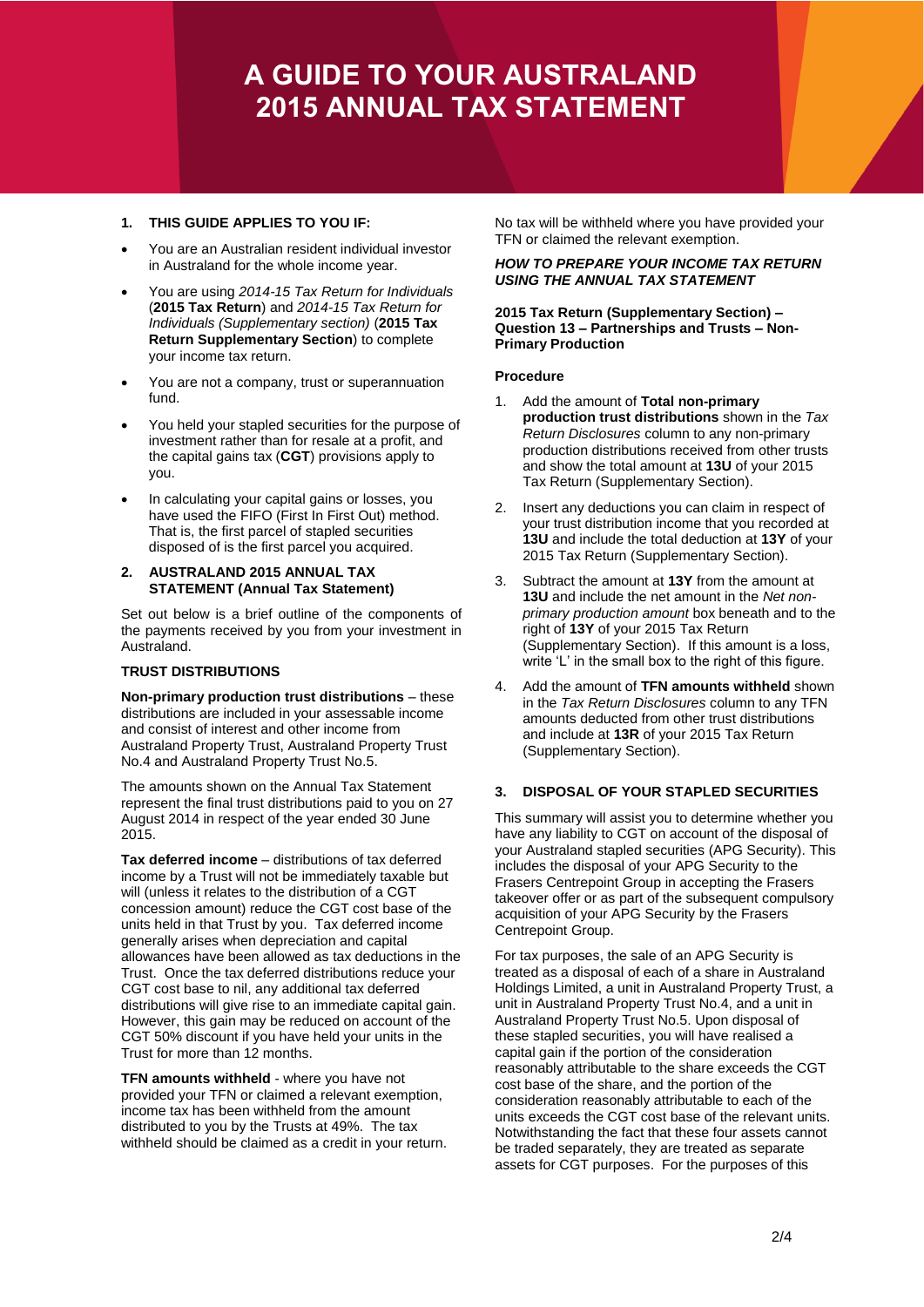## **A GUIDE TO YOUR AUSTRALAND 2015 ANNUAL TAX STATEMENT**

summary, except where specifically stated, the outcomes in respect of the four assets should be the same and therefore we have referred to the APG Security as a single asset.

#### **Cost base of shares and units**

Generally, the cost base of your APG Security is the amount you paid for them including the incidental costs of acquisition and disposal.

To assist you in calculating the cost base of your APG Security, you can use the information which is available in the AHL, APT, APT4 and APT5 Cost Base Apportionment Percentages document in the Investor Centre on Australand's website at [www.australand.com.au](http://www.australand.com.au/)

On 1 May 2010, Australand undertook a 5 for 1 security consolidation. To assist you in determining your cost base per APG Security, please refer to Consolidation of Australand Property Group (APG) Securities Taxation Summary for Securityholders document in the Investor Centre on Australand's website at [www.australand.com.au](http://www.australand.com.au/)

In the case of your units, the cost base will be reduced by any tax deferred income distributions received by you, details of which are available in the APT, APT4 and APT5 Tax Deferred History and Summary of Cost Base Adjustments for Australand Property Group Securities document in the Investor Centre on Australand's website at [www.australand.com.au](http://www.australand.com.au/)

#### **Consideration from sale**

You will have to apportion the sale proceeds received from the sale of your APG Security across the shares and units sold that make up each APG Security. To assist you in doing this, you can use the information which is available on the Cost Base Apportionment Percentages page in the Investor Centre on Australand's website at [www.australand.com.au](http://www.australand.com.au/)

#### **Calculation of capital gain/loss and how to disclose on your 2015 tax return (supplementary section)**

Your capital gains or capital losses from the disposal of your APG Security may be ascertained as follows:

 **Discounted capital gains (more than 12 months)** - where the shares and units making up the APG Security have been held by you for more than 12 months, your taxable capital gain after capital loss recoupment, if any, is reduced by the CGT discount of 50% for individuals. Show your gross capital gains at **18H** of your 2015 tax return (supplementary section). Subtract your capital losses first, if any, and then reduce that amount by the CGT discount of 50%. Show the net capital gain at **18A** of your 2015 tax return (supplementary section).

- **Other capital gains (12 months or less)**  where the shares and units making up the APG Security have been held by you for 12 months or less, no CGT discount is available and accordingly such gains are assessable in full. Show your gross capital gains at **18H** of your 2015 tax return (supplementary section). Subtract your capital losses first, if any. Show the net capital gain at **18A** of your 2015 tax return (supplementary section).
- **Capital losses**  a capital loss occurs when the sale proceeds are less than the reduced cost base of the shares and units making up the APG Security. This amount may be used to offset your other capital gains, if any. Show the balance carried forward to future years at **18V** of your 2015 tax return (supplementary section).

Please refer to the ATO Publication *Personal investors guide to capital gains tax 2014-15* for further details.

#### **Illustrative Example**

This example is for illustrative purposes only and you should seek your own taxation advice in relation to your individual circumstances.

#### *Facts*

An investor bought 100 APG securities in July 2010 for \$3 per APG Security.

The investor disposed of their APG Securities to Frasers in August 2014 as part of the takeover for \$4.48 per APG Security.

*Calculation of capital gain / loss*

Step 1 – Determine the cost base

The cost base is \$300.

Step 2 – Adjust the cost base of each unit for any tax deferred income distributions

Using the information in the *Summary of Cost Base Adjustments* document, the investor determines that the cost base of each APG Security after adjusting for tax deferred distributions received during the time the investor held the securities is \$2.62 per APG Security. Therefore, the adjusted cost base is \$262.

Step 3 – Determine the capital proceeds for each share and unit

The capital proceeds for each APG Security is \$4.48. Total proceeds are \$448.

Step 4 – Work out your gross capital gains / loss

The capital gain for each APG Security is \$1.86 per APG Security. The total capital gain is \$186 for the investor's 100 APG Securities.

Step 5 – Work out your net capital gain